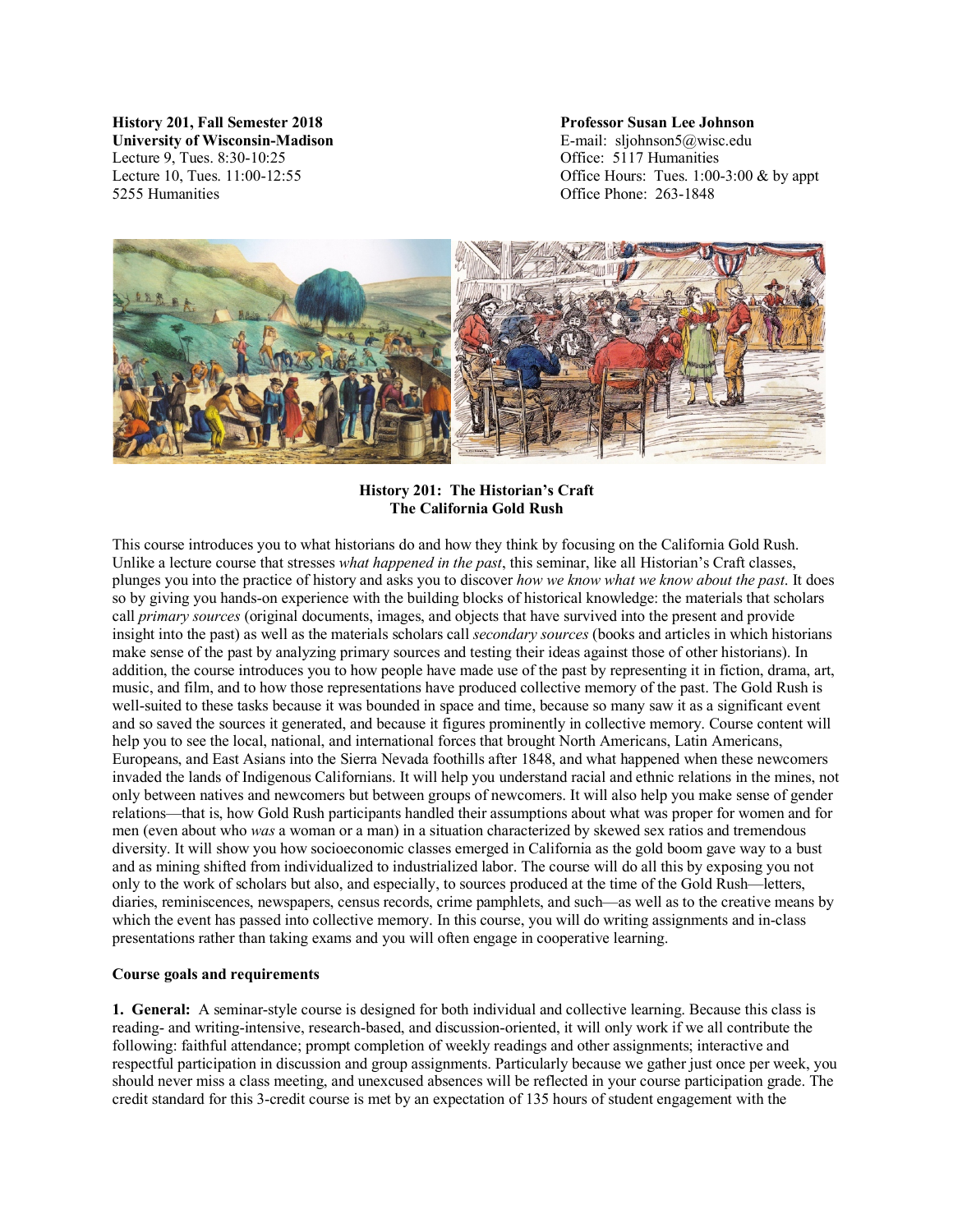course's learning activities (at least 45 hours per credit or 9 hours per week), which include regularly scheduled meeting times (group seminar meetings of 115 minutes per week), reading, writing, preparing for discussions and presentations, library and archival research, dedicated online time, individual consultations with the instructor, and other work as described in this syllabus.

**2. Comm B requirement:** This course satisfies Part B of UW-Madison's General Education Communication Requirement, the purpose of which is to help students develop advanced skills in critical reading, logical thinking, and the use of evidence; the use of appropriate style and disciplinary conventions in speaking and writing (in this case, the style and conventions of the discipline of History), and the productive use of core library resources specific to, in this case, the discipline of History.

**3. Learning outcomes:** Like all Historian's Craft courses, this one offers students an opportunity to experience the excitement and rewards of doing original historical research and conveying the results of that work to others. Through engagement with locally available and online archival materials, the course encourages you to become a historical detective who can define important historical questions, collect and analyze evidence, present original conclusions, and contribute to ongoing discussions—skills central to the History major. Upon successful completion of this course, you will be prepared to undertake substantial historical research and writing in a variety of courses, including the History 600 seminar. Specific goals include learning to:

*Ask Questions*: Develop the habit of asking questions, including questions that may generate new directions for historical research.

--Develop historical questions through engagement with primary sources and secondary literature as well as broader ethical, theoretical, and political questions.

--Ask historical questions to guide individual research.

--Pose questions to prompt productive group discussion.

*Find Sources*: Learn the logic of footnotes, bibliographies, search engines, libraries, and archives, and consult them to identify and locate source materials.

--Identify the purposes, limitations, authorities, and parameters of various search engines available both through the library and on the world-wide web.

--Take advantage of the range of library resources, including personnel.

--Locate printed materials, digital materials, and other objects.

--Be aware of, and able to use, interlibrary loan.

*Evaluate Sources*: Determine the perspective, credibility, and utility of source materials.

--Distinguish between primary and secondary material for a particular topic.

--Determine, to the extent possible, conditions of production and preservation.

--Consider the placement of sources in relation to other kinds of documents and objects.

--Identify the perspective or authorial stance of a source.

--Summarize an argument presented in a text.

--Distinguish between the content of a source and its meaning in relation to a particular question. *Develop an Argument*: Use sources appropriately to create, modify, and support tentative conclusions and

new questions.

--Write a strong, clear thesis statement.

--Revise and rewrite a thesis statement based on additional research or analysis.

--Identify the parts of an argument necessary to support a thesis convincingly.

--Cite, paraphrase, and quote evidence appropriately to support each part of an argument.

*Plan Further Research*: Draw upon preliminary research to develop a plan for further investigation.

--Write a research proposal, including a tentative argument, plan for research, annotated bibliography, and abstract.

--Identify the contribution of an argument to existing scholarship.

*Present Findings*: Make formal and informal, written and oral presentations tailored to specific audiences.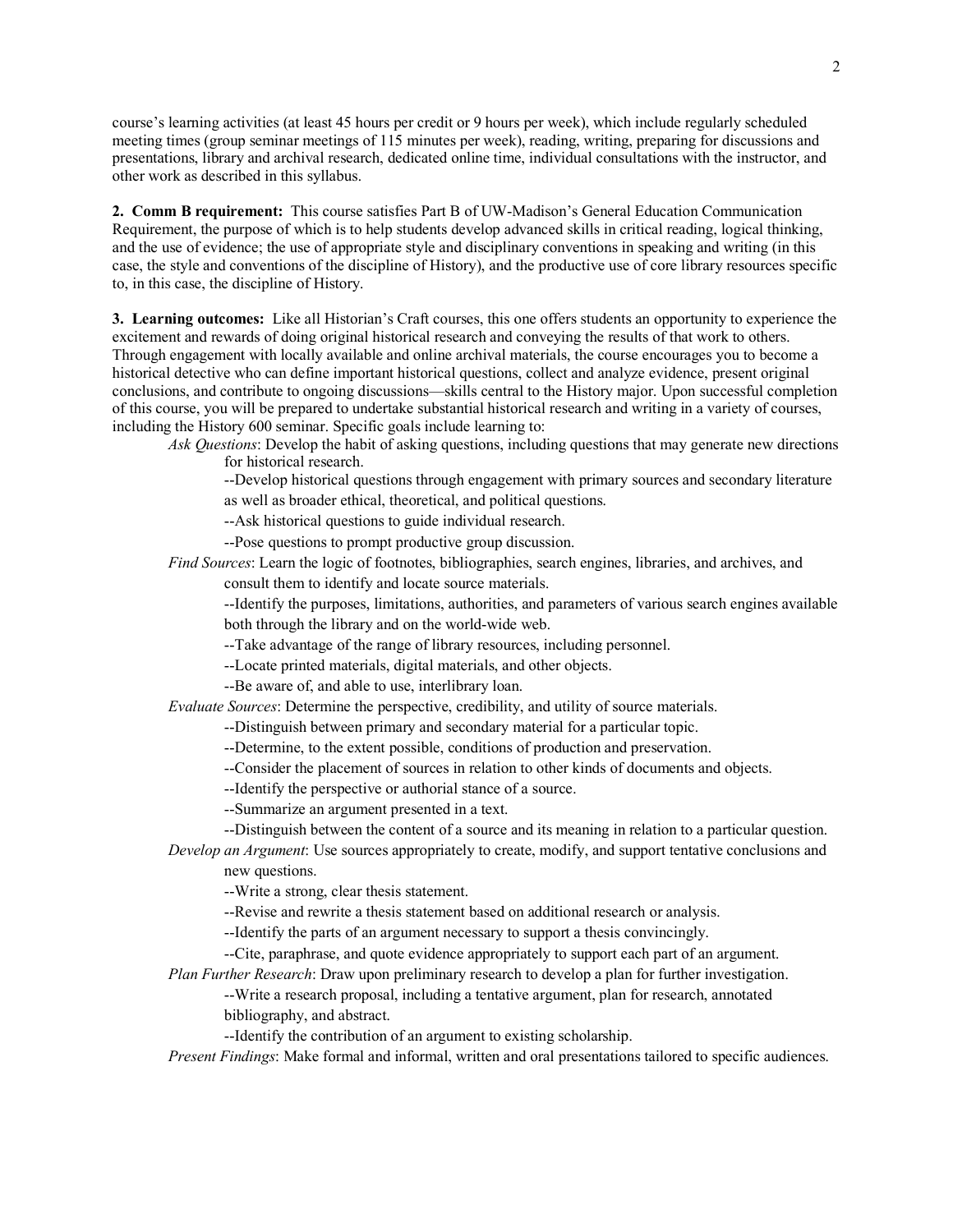In addition to the learning outcomes listed above, which are common to all Historian's Craft courses, by the end of the semester students taking this class will be able to:

--explain and analyze the local, national, and international forces that brought North Americans, Latin Americans, Europeans, and East Asians into the Sierra Nevada foothills after 1848, and what happened when these newcomers invaded the lands of Indigenous Californians

--explain and analyze racial and ethnic relations in Gold Rush California, not only between natives and newcomers but between groups of newcomers

--explain and analyze gender relations in Gold Rush California—that is, how Gold Rush participants handled their assumptions about what was proper for women and for men (even about who *was* a woman or a man) in a situation characterized by skewed sex ratios and tremendous diversity

--explain and analyze how socioeconomic classes emerged in California as the gold boom gave way to a bust and as mining shifted from individualized to industrialized labor

--explain and analyze how people have used the California Gold Rush by representing it in fiction, drama, art, music, and film, and how those representations have produced collective memory of the past

**4. Screen-based devices:** The use of laptop computers, tablets, smart phones, or other screen-based devices is not permitted during class, unless you have a need that has been authorized by the McBurney Disability Resource Center. If you do have authorization from the McBurney Center, please discuss this with the professor during the first week of class. All other exceptions must be cleared individually and in advance with the professor, and permission will be revoked if a student uses a screened-base device for anything other than viewing course content.

**5. Course materials on Learn@UW:** With the exception of assigned books, most course materials will be posted on the Learn@UW Canvas site for this class.

**6. Readings and discussion:** Please complete all assigned readings before class meets on Tues. Some weeks, you'll participate in a small group that presents selected readings to the rest of the class and helps to facilitate discussion (see **Oral presentations** below).

For 4 of the 5 weeks when we read an entire book in common, you will complete a **Discussion-point paper:** On the weeks when we read a book-length primary source (in this case, personal narratives), secondary source (a work of historical scholarship, also known as a monograph), or work of fiction (in this case, a historical novel), you'll turn in a short (1-2 paragraphs), informal paper in which you describe two issues raised by the reading that interested you and that you would like the class to discuss. These informal papers should be submitted by email (NO ATTACHMENTS; PLEASE TYPE YOUR REMARKS INTO THE BODY OF YOUR EMAIL MESSAGE), and they must be submitted *by 5 p.m. the day before class meets* (on Mon.) to discuss that book (late discussionpoint papers won't be accepted). Prof. Johnson will read these papers before class to see what kinds of issues you want to discuss that week. Note that there are 4 of these papers required, even though there are 5 books assigned. This means that you can choose one week *not* to write a discussion-point paper and still receive full credit for this aspect of the course. You must complete the reading and participate fully in discussion whether or not you turn in a discussion-point paper on any given week. Your discussion-point papers won't be graded, but rather marked using a  $+, \checkmark$ , - system, and those marks will be considered in determining your course participation grade.

**7. Individual meetings with professor:** At least twice during the semester, please meet with Prof. Johnson during office hours or, if you have a class during office hours, at another mutually convenient time. The first meeting should be scheduled for Tues. Oct. 9, when Prof. Johnson will hold extended office hours from 1 p.m. to 5 p.m. At this meeting, we'll evaluate your oral class participation and written work to date, giving you a chance to rethink and revise if necessary, and giving you general feedback on your performance. The second meeting should be scheduled anytime between Oct. 23 and Nov. 27 as you plan your final paper, the draft of which is due Dec. 4 (see 9d below).

#### **8. Oral presentations:**

**a. Primary source group presentation, Oct. 2:** On this day, you'll participate in a small group presentation on a number of primary sources assigned to the class as a whole (source group #1, 2, or 3). Your presentation will identify the basic who-what-when-where-why of each source; it will compare and contrast the sources; and it will offer ideas about the kind of historical analysis one could make based on the sources.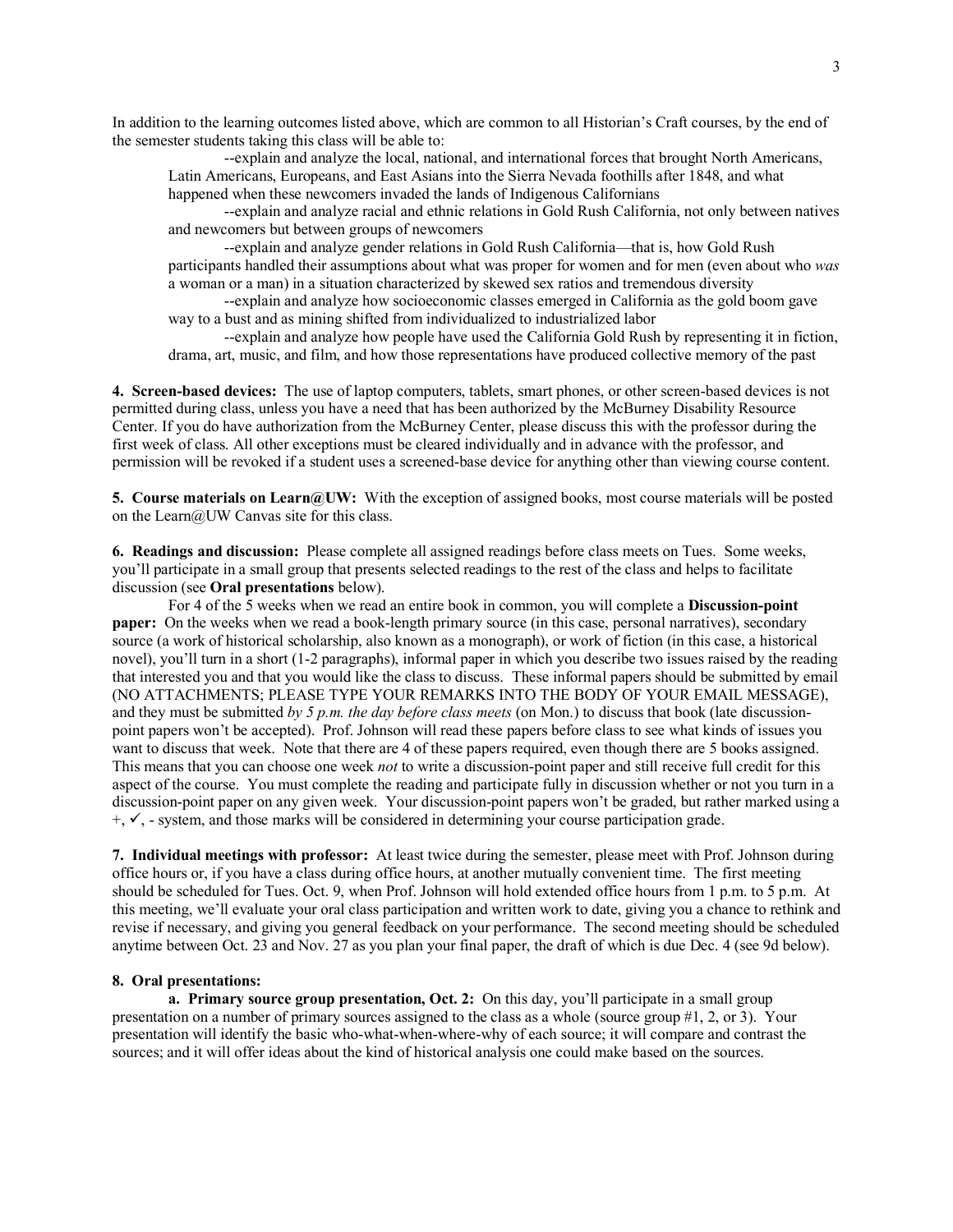**b. Secondary source group presentation, Nov. 6 or 13:** On one of these two days, you'll participate in a small group presentation on a number of secondary sources assigned to the class as a whole. You'll organize your thoughts for your presentation by filling out an *Anatomy of a History Article (or Book Chapter)* sheet for each assigned article or chapter before meeting with your small group. Please bring these sheets with you to class and turn them in to Prof. Johnson.

**c. Representing the Gold Rush group presentation, Dec. 4:** On this day, you'll participate in a small group presentation on creative work (fiction, drama, music) related to the California Gold Rush. Options will be announced in advance.

**d. California Gold Rush in history and memory individual presentation, Dec. 11:** On this day, you'll give a 5-minute formal presentation on the final paper you're completing for the class.

**9. Written work** (the three formal papers must follow Chicago Style as explained in Turabian, *A Manual for Writers of Research Papers, Theses, and Dissertations)*:

**a. Discussion-point papers** (see description under **Readings and discussion** above), due 5 p.m. Sept. 17 and 24, Oct. 22 and 29, and Nov. 26 (turn in 4 of 5). Submit in the form of an email message. *Late discussion-point papers won't be accepted.*

**b. Primary source summary (1 page, double-spaced):** You'll receive an assignment sheet for this paper in class. For this paper, you'll examine one of the three groups of primary sources assigned for Tues. Oct. 2. You'll be presenting on these sources with a small group of classmates in class, but you'll also prepare an individual paper on the sources, identifying the who-what-when-where-why of each source in source group #1, 2, or 3. Complete this paper before your group meets to plan your presentation, and then *turn in your paper at the beginning of class on Tues. Oct. 2.* No electronic submissions. *Late papers won't be accepted*.

**c. Primary source analysis paper (4-5 pages, double-spaced):** You'll receive an assignment sheet for this paper in class. For this paper, you'll go back through the primary sources we've read together as well as the archival material you've consulted in the Wisconsin Historical Society Library and Archives and choose a theme that has emerged in three or more of these sources as the *topic* of your paper. You'll formulate a *question* that your paper will be designed to answer, and you'll use *evidence* from your sources to make an *argument*. In order to give you time to work back through the primary sources you've read and come up with a *topic*, a *question*, relevant *evidence*, and an *argument*, we won't meet as a class on Tues. Oct. 16. *Your paper is due in hard copy on Mon. Oct. 15 by 4 p.m. in Prof. Johnson's mailbox on the 5th floor of Humanities.* No electronic submissions. Because Prof. Johnson is traveling to the annual meeting of the Western History Association in San Antonio Oct. 16-21 and taking the papers along to begin grading, *late papers won't be accepted*.

**d. California Gold Rush in history and memory paper (8-10 pages, double-spaced):** You'll receive an assignment sheet for this paper in class. For this paper, you'll combine the three modes of analysis we've studied in this class: 1) close reading of primary sources; 2) engagement with secondary sources (also known as historiography); and 3) analysis of creative representations of the past. You'll identify a theme that you've seen running through Gold Rush primary sources, historiography, and collective memory, and that theme will be the topic of your paper. As in your primary source analysis paper, you'll formulate a *question* that your paper will be designed to answer, and you'll use *evidence* from three different kinds of sources to make an *argument*. All sources read or viewed or reported on by your classmates are eligible for inclusion in this paper. You must also use at least one archival primary source and at least one primary and one secondary source that we haven't read together as a class. *Two copies of a complete and polished draft of your paper are due in class on Tues. Dec. 4. Late drafts won't be accepted*. If you don't turn in a rough draft in class on Tues. Dec. 4, your course participation grade will automatically drop to "F." In addition, please complete and turn in with your draft an *Anatomy of a History Paper* sheet. You'll exchange one copy of your paper with a classmate for peer review (pairings will be assigned in advance), and you'll turn the other copy in to Prof. Johnson*. On Tues. Dec. 11, bring two copies of your comments on your classmate's paper to class*, giving one copy to your classmate and one to Prof. Johnson. On that day, *you'll also receive your draft paper back* with comments and suggestions from Prof. Johnson. *The final version of your paper is due on Fri. Dec. 14 at 9 a.m. in Prof. Johnson's mailbox on the 5th floor of Humanities.* When you turn in your final version, you must also turn in your earlier draft with Prof. Johnson's comments. Late papers will be marked down by at least 1/2 of a letter grade unless you've made prior arrangements at least 48 hours in advance (prior arrangements involve a *conversation* or *email exchange* with the professor).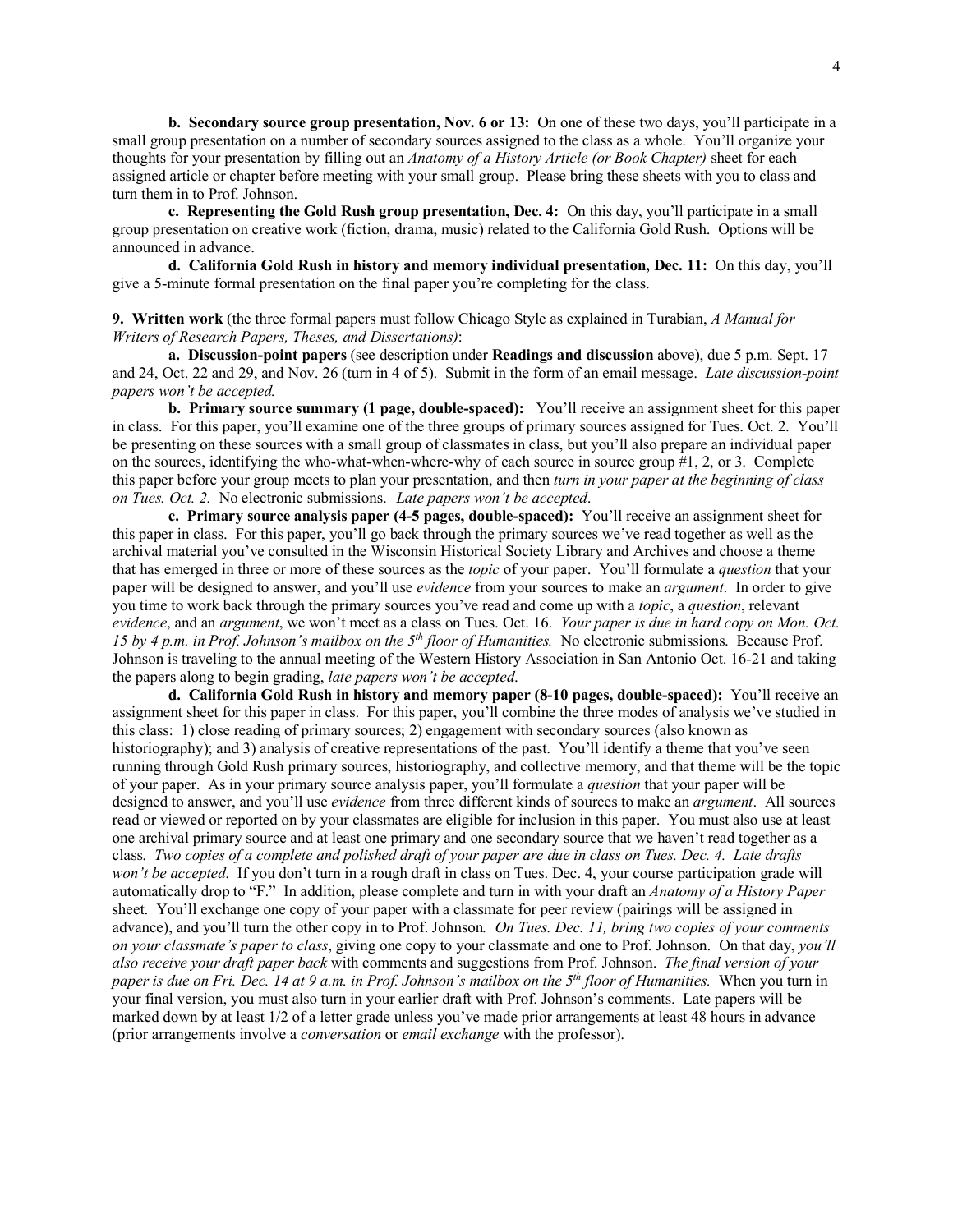#### **Grades**

| Course participation<br>(includes attendance, in-class discussion, discussion-point papers, |       |
|---------------------------------------------------------------------------------------------|-------|
| and required individual meetings with professor)                                            | 25%   |
| Oral presentations                                                                          |       |
| Primary Source group presentation                                                           | $5\%$ |
| Secondary Source group presentation                                                         | $5\%$ |
| Representing the Gold Rush group presentation                                               | $5\%$ |
| California Gold Rush in history and memory individual presentation                          | 10%   |
| Written work                                                                                |       |
| Primary source summary                                                                      | $5\%$ |
| Primary source analysis paper                                                               | 15%   |
| California Gold Rush in history and memory paper                                            | 30%   |

# **Readings**

The following required books can be purchased at the University Bookstore, and are on reserve at College Library:

#### *Required:*

Allende, Isabel. *Daughter of Fortune*. 1999; New York: Harper Perennial, 2006. (a historical novel)

- Holliday, J.S. *The World Rushed In: The California Gold Rush Experience*. 1981; Norman: University of Oklahoma Press, 2002. (an edited primary source)
- Johnson, Susan Lee. *Roaring Camp: The Social World of the California Gold Rush*. New York: Norton, 2000. (a work of historical scholarship—a secondary source)
- Madley, Benjamin. *American Genocide: The United States and the California Indian Catastrophe*. New Haven, Conn.: Yale University Press, 2016. (a work of historical scholarship—a secondary source)
- Perlot, Jean-Nicolas. *Gold Seeker: Adventures of a Belgian Argonaut During the Gold Rush Years*. 1985; New Haven, Conn.: Yale University Press, 1998. (an edited primary source)
- Turabian, Kate. *A Manual for Writers of Research Papers, Theses, and Dissertations: Chicago Style for Students and Researchers*, 9<sup>th</sup> ed., Revised by Wayne Booth et al. Chicago: University of Chicago Press, 2018. (a research and writing guide)

## *Recommended:*

- Strunk, William, E.B. White, and Maira Kalman. *The Elements of Style Illustrated*. New York: Penguin, 2007. (a guide to good writing that every college student should own)
- *Merriam-Webster's Collegiate Dictionary*, 11th ed. Springfield, Mass.: Merriam-Webster, 2003. (a dictionary every college student should own)

In addition, a number of primary and secondary sources will be posted on the Learn@UW Canvas site for this class. In the syllabus, such materials are indicated as "on *Canvas*."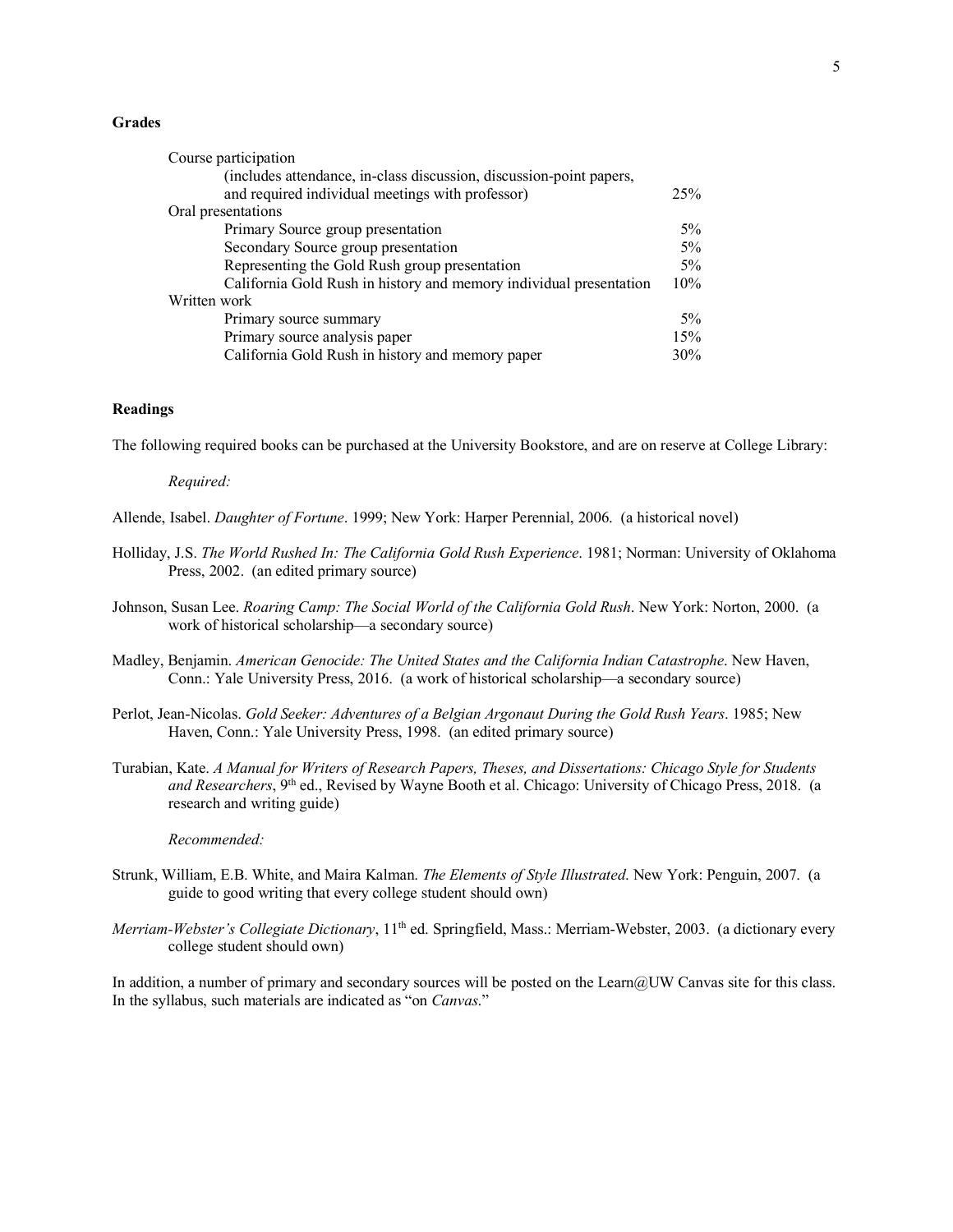#### **Calendar and Assignments**

#### **September 11: Introduction**

## **September 18: Gold Rush Primary Sources**

Holliday, *The World Rushed In* Discussion-point paper due 5 p.m. Mon. via email.

#### **September 25: Gold Rush Primary Sources**

Perlot, *Gold Seeker* Discussion-point paper due 5 p.m. Mon. via email.

## **October 2: Gold Rush Primary Sources**

All sources on *Canvas.* Small group presentations in class on sources grouped together below. Primary source summary (who-what-when-where-why of source group #1, 2, or 3) due in class.

Group #1 Antonio Franco Coronel, "Cosas de California," selections Vicente Pérez Rosales, "Diario de un viaje a California," selections William Perkins, *Three Years in California*, selections

Group #2

Louise Amelia Knapp Smith Clappe, *Shirley Letters from the California Mines*, selections Sarah Royce, *A Frontier Lady*, selections Mrs. Lee Whipple-Haslam, *Early Days in California*, selections Carrie Williams, "Diary," selections

Group #3

*Murder of M.V.B. Griswold by Five Chinese Assassins*, pamphlet *Golden Hills' News*, selected issues Rossiter W. Raymond, *Statistics of Mines & Mining in the States & Territories West of the Rocky Mountains* (1870), pp. 1-92

Introduction to Wisconsin Historical Society Library and Archives.

## **October 9: Gold Rush Primary Sources**

Group work in Wisconsin Historical Society Library and Archives. Meet with Prof. Johnson during extended office hours, 1:00 to 5:00 p.m.

# **October 16: Gold Rush Primary Sources**

No class; primary source analysis paper due Mon. Oct. 15 by 4 p.m. in Prof. Johnson's mailbox on the 5<sup>th</sup> floor of Humanities.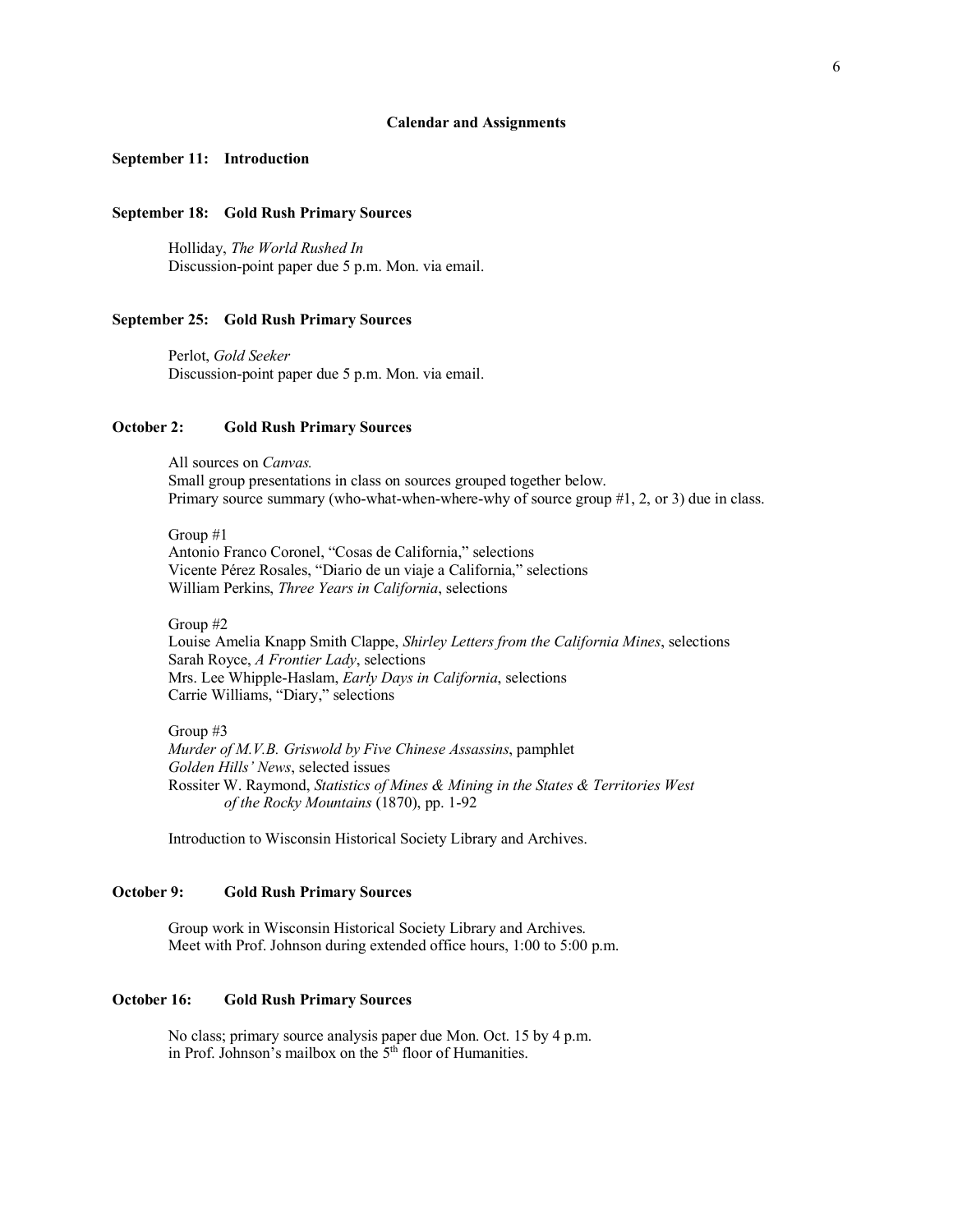## **October 23: Gold Rush Secondary Sources**

Johnson, *Roaring Camp* Discussion-point paper due 5 p.m. Mon. via email.

## **October 30: Gold Rush Secondary Sources**

Madley, *American Genocide* Discussion-point paper due 5 p.m. Mon. via email.

## **November 6: Gold Rush Secondary Sources**

All articles and chapters on *Canvas.* Small group presentation (1/2 of class); presenters turn in *Anatomy of a History Article* sheets.

Malcolm Rohrbough, "The California Gold Rush as a National Experience" (1998) Brian Roberts, "California is a Humbug," chap. 6 of *American Alchemy* (2000) Barbara Berglund, "'The Days of Old, the Days of Gold, the Days of '49'" (2003) Amy DeFalco Lippert, "'Those Lofty Aspirants of Fame,'" chap. 1 of *Consuming Identities* (2018)

### **November 13: Gold Rush Secondary Sources**

All articles and chapters on *Canvas.* Small group presentation (1/2 of class); presenters turn in *Anatomy of a History Article* sheets.

Maythee Rojas, "Re-Membering Josefa" (2007) Aims McGuinness, selections from *Path of Empire* (2008) Stacey Smith, "Remaking Slavery in a Free State" (2011) Mae Ngai, "Chinese Gold Miners and the 'Chinese Question'" (2015)

### **November 20: Representing the Gold Rush**

*Pale Rider* screening in class. Watch *Paint Your Wagon* on own before class.

## **November 27: Representing the Gold Rush**

Allende, *Daughter of Fortune* Discussion-point paper due 5 p.m. Mon. via email.

# **December 4: Representing the Gold Rush**

Small group presentations on Gold Rush fiction, drama, and music. List of presentation options will be provided and will likely include stories by Bret Harte; plays by Alonzo Delano, David Belasco, and Pablo Neruda; stories and songs depicting the legend of Joaquín Murrieta; Gold Rush operas by Puccini (*La Fanciulla del West*) and Adams and Sellars (*Girls of the Golden West*); and maybe tunes by Neil Young, Coldplay, Ed Sheeran, and Death Cab for Cutie (but probably not).

Two copies of a complete and polished draft of your California Gold Rush in history and memory paper are due in class. In addition, please complete and turn in with your draft an *Anatomy of a History Paper* sheet.